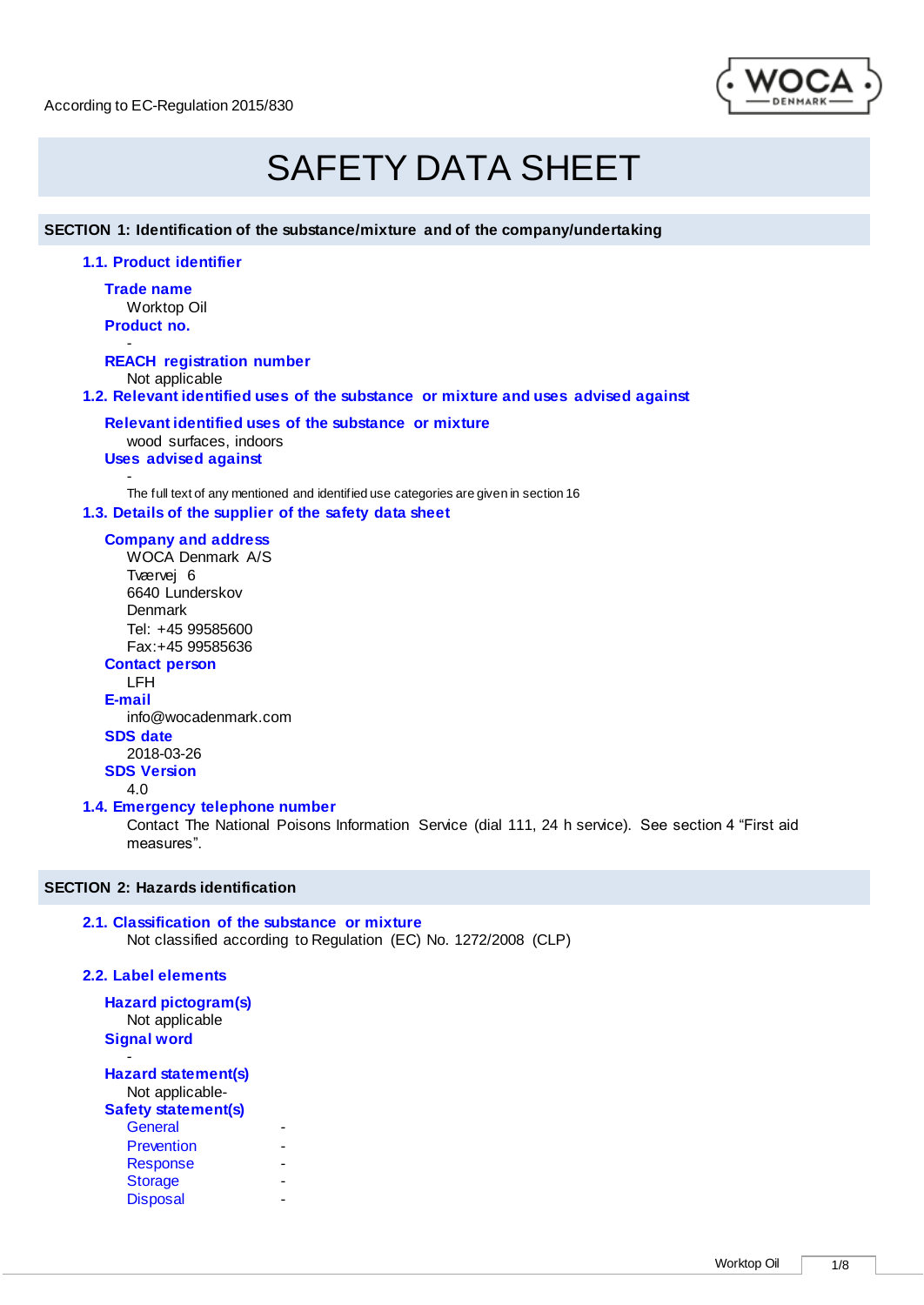

# **Identity of the substances primarily responsible for the major health hazards** Not applicable

# **2.3. Other hazards**

Contains drying oils. Risk of self-ignition. Spills, soiled rags, etc. must be contained, stored in fire-proof waste containers and then destroyed.

This product contains an organic solvent. Repeated or prolonged exposure to organic solvents may result in adverse effects to the nervous system and internal organs such as liver and k idneys.

### **Additional labelling**

Safety data sheet available on request. (EUH210)

# **Additional warnings**

```
Not applicable
```
# **VOC**

VOC-MAX: 290 g/l, MAXIMUM VOC CONTENT (A/i (SB)): 500 g/l.

#### **SECTION 3: Composition/information on ingredients**

### **3.1/3.2. Substances/Mixtures**

| NAME:<br><b>IDENTIFICATION NOS.:</b><br>CONTENT:<br>CLP CLASSIFICATION:<br>NOTE: | Alkanes, C12-15-branched and linear<br>CAS-no: 1437281-03-2 EC-no: 940-727-9 REACH-no: 012120083064-61<br>$25 - 40%$<br>Asp. Tox. 1,<br>H304, EUH066<br>S |
|----------------------------------------------------------------------------------|-----------------------------------------------------------------------------------------------------------------------------------------------------------|
|                                                                                  |                                                                                                                                                           |
| NAMF:<br><b>IDENTIFICATION NOS.:</b><br>CONTENT:                                 | Naphtha (petroleum), hydrotreated heavy<br>CAS-no: 64742-48-9 REACH-no: 01-2119457273-39<br>$1 - 5\%$                                                     |
| CLP CLASSIFICATION:                                                              | Asp. Tox. 1                                                                                                                                               |
|                                                                                  | H304, EUH066                                                                                                                                              |
| NOTE:                                                                            | S                                                                                                                                                         |

(\*) See full text of H-phrases in section 16. Occupational exposure limits are listed in section 8, if these are available. S = Organic solvent

# **Other information**

ATEmix(inhale, vapour) > 20 ATEmix(oral) > 2000

# **SECTION 4: First aid measures**

# **4.1. Description of first aid measures**

# **General information**

In the case of accident: Contact a doctor or casualty department – take the label or this safety data sheet. The doctor can contact The National Poisons Information Service (dial 111, 24 h service).

Contact a doctor if in doubt about the injured person's condition or if the symptoms persist. Never give an unconscious person water or other drink.

# **Inhalation**

Bring the person into fresh air and stay with him/her.

#### **Skin contact**

Immediately remove contaminated clothing and shoes. Ensure that skin, which has been exposed to the material, is washed thoroughly with soap and water. Skin cleanser can be used. DO NOT use solvents or thinners.

#### **Eye contact**

Remove contact lenses. Flush eyes immediately with plenty of water or isotonic water (20-30°C) for at least 15 minutes and continue until irritation stops. Make sure to flush under the upper and lower eyelids. If irritation continues, contact a doctor. Continue flushing during transport.

#### **Ingestion**

Provide plenty of water for the person to drink and stay with him/her. In case of malaise, seek medical advice immediately and bring the safety data sheet or label from the product. Do not induce vomiting, unless recommended by the doctor. Have the victim lean forward with head down to avoid inhalation of- or choking on vomited material.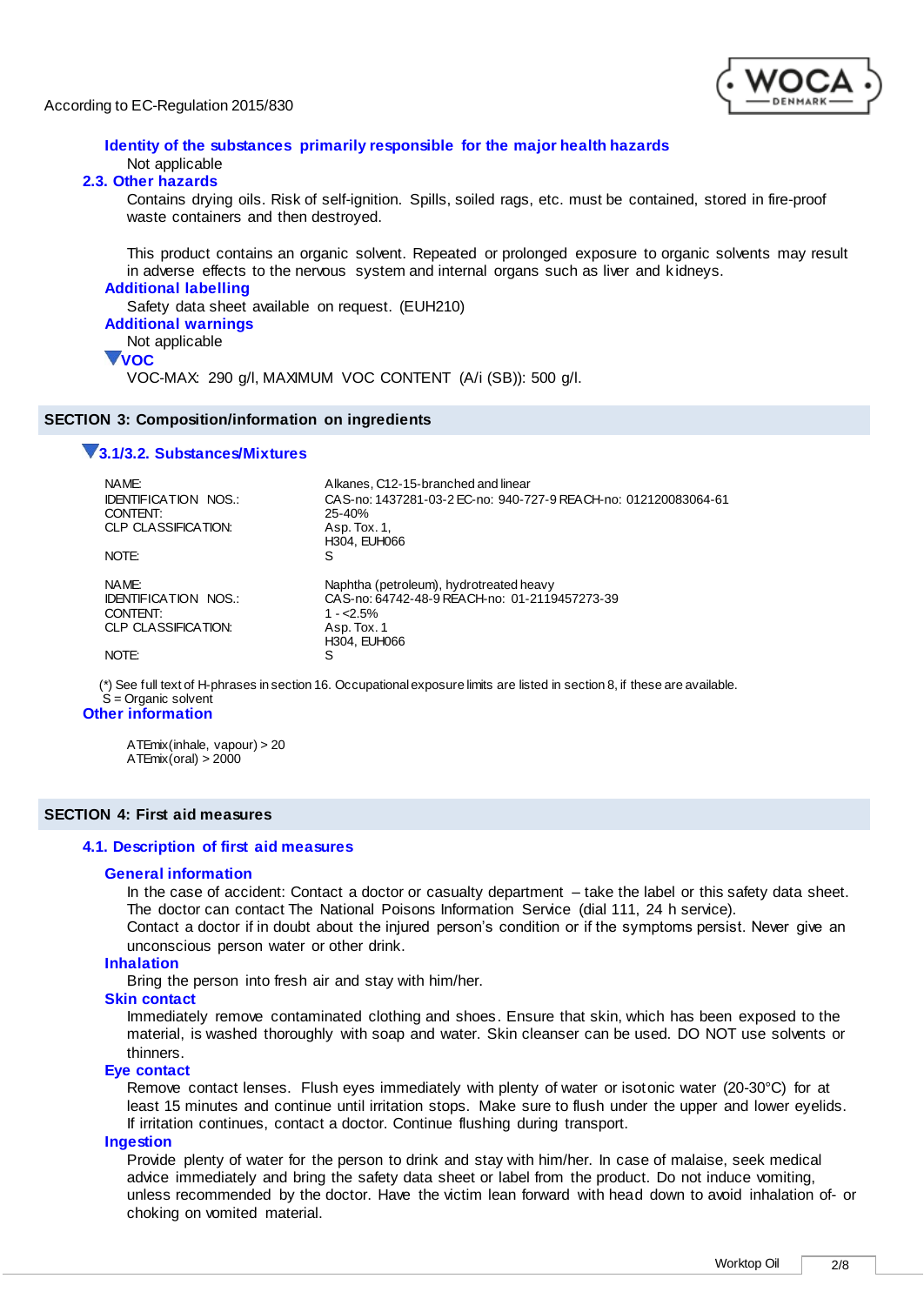# **Burns**

Not applicable

### **4.2. Most important symptoms and effects, both acute and delayed**

Neurotoxic effects: This product contains organic solvents, which may cause adverse effects to the nervous system. Symptoms of neurotoxicity include: loss of appetite, headache, dizziness, ringing in ears, tingling sensations of skin, sensitivity to the cold, cramps, difficulty in concentrating, tiredness, etc. Repeated exposure to solvents can result in the breaking down of the skin's natural fat layer and may result in an increased absorption potential of other hazardous substances at the area of exposure.

#### **4.3. Indication of any immediate medical attention and special treatment needed**

Nothing special

#### **Information to medics**

Bring this safety data sheet.

# **SECTION 5: Firefighting measures**

#### **5.1. Extinguishing media**

Recommended: alcohol-resistant foam, carbonic acid, powder, water mist. Waterjets should not be used, since they can spread the fire.

- **5.2. Special hazards arising from the substance or mixture** Nothing special
- **5.3. Advice for firefighters**

No specific requirements.

#### **SECTION 6: Accidental release measures**

- **6.1. Personal precautions, protective equipment and emergency procedures** No specific requirements.
- **6.2. Environmental precautions**

No specific requirements.

# **6.3. Methods and material for containment and cleaning up**

Use sand, sawdust, earth, vermiculite, diatomaceous earth to contain and collect non-combustible absorbent materials and place in container for disposal, according to local regulations. To the extent possible cleaning is performed with normal cleaning agents. Avoid use of solvents.

#### **6.4. Reference to other sections**

See section on "Disposal considerations" in regard of handling of waste. See section on 'Exposure controls/personal protection' for protective measures.

# **SECTION 7: Handling and storage**

# **7.1. Precautions for safe handling**

Due to the danger of self-ignition, any waste from the product (spills, soiled rags etc.) are to be kept in a fire-proof place in air-tight containers, alternatively the waste can be burned. See section on 'Exposure controls/personal protection' for information on personal protection.

# **7.2. Conditions for safe storage, including any incompatibilities**

Always store in containers of the same material as the original container.

### **Storage temperature**

Store frost-free.

**7.3. Specific end use(s)**

This product should only be used for applications quoted in section 1.2

#### **SECTION 8: Exposure controls/personal protection**

# **8.1. Control parameters**

#### **OEL**

Alkanes, C12-15-branched and linear Long-term exposure limit (8-hour TWA reference period): 150 ppm | 1000 mg/m<sup>3</sup> Short-term exposure limit (15-minute reference period): - ppm | - mg/m<sup>3</sup> **DNEL / PNEC**

# No data available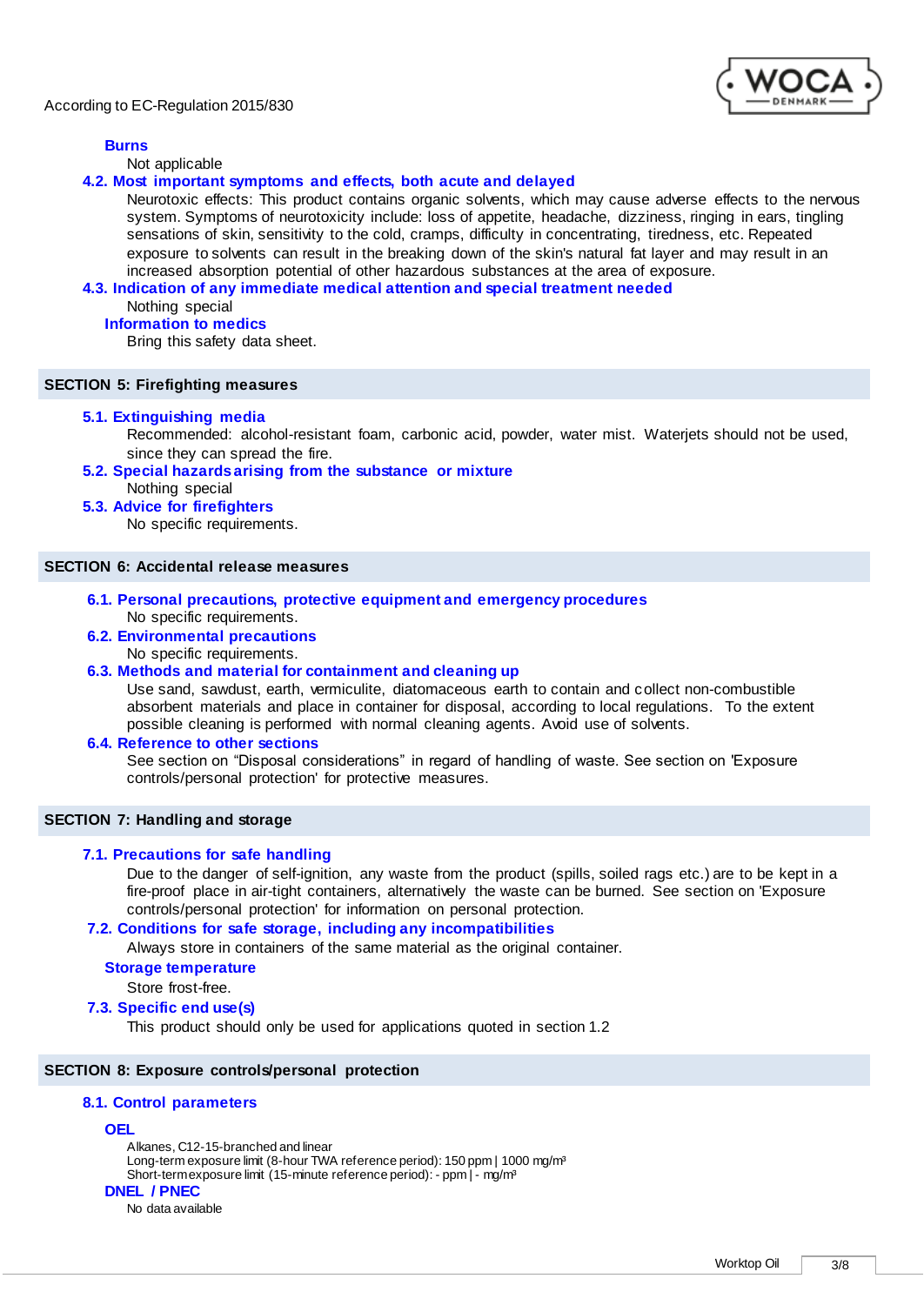

### **8.2. Exposure controls**

Compliance with the accepted occupational exposure limits values should be controlled on a regular basis. **General recommendations**

Smoking, eating and drinking are not allowed in the work premises

#### **Exposure scenarios**

In the event exposure scenarios are appended to the safety data sheet, the operational conditions and risk management measures in these shall be complied with.

#### **Exposure limits**

Professional users are subjected to the legally set maximum concentrations for occupational exposure. See occupational hygiene limit values above.

#### **Appropriate technical measures**

Airborne gas and dust concentrations must be kept at a minimum and below current limit values (see above). Installation of an exhaust system if normal air flow in the work room is not sufficient is recommended. Ensure emergency eyewash and -showers are clearly marked.

#### **Hygiene measures**

In between use of the product and at the end of the working day all exposed areas of the body must be washed thoroughly. Always wash hands, forearms and face.

# **Measures to avoid environmental exposure**

#### No specific requirements.

**Individual protection measures, such as personal protective equipment**



# **Generally**

Use only CE marked protective equipment.

#### **Respiratory Equipment**

If ventilation at the work place is insufficient, use a half- or full mask with an appropriate filter or an airsupplied breathing apparatus depending on the specific work situation and how long you will be using the product.

# **Skin protection**

Wear appropriate protection clothing, e.g. coveralls in polypropylene approved type 6 and Category III. **Hand protection**

Recommended: Nitrile rubber. See the manufacturer's instructions.

#### **Eye protection**

Wear safety glasses with side shields.

# **SECTION 9: Physical and chemical properties**

# **9.1. Information on basic physical and chemical properties**

| Form                                       | Liquid             |
|--------------------------------------------|--------------------|
| Colour                                     | Various colours    |
| Odour                                      | Faint              |
| Odour threshold (ppm)                      | No data available. |
| рH                                         | No data available. |
| Viscosity $(40^{\circ}C)$                  | 30-40 DIN CUP 4    |
| Density (g/cm <sup>3</sup> )               | $0, 9 - 1, 1$      |
| <b>Phase changes</b>                       |                    |
| Melting point (°C)                         | No data available. |
| Boiling point (°C)                         | No data available. |
| Vapour pressure                            | No data available. |
| Decomposition temperature (°C)             | No data available. |
| Evaporation rate (n-butylacetate $= 100$ ) | No data available. |
| Data on fire and explosion hazards         |                    |
| Flash point (°C)                           | >85                |
| Ignition (°C)                              | No data available. |
| Auto flammability (°C)                     | No data available. |
| Explosion limits (% v/v)                   | No data available. |
| <b>Explosive properties</b>                | No data available. |
|                                            |                    |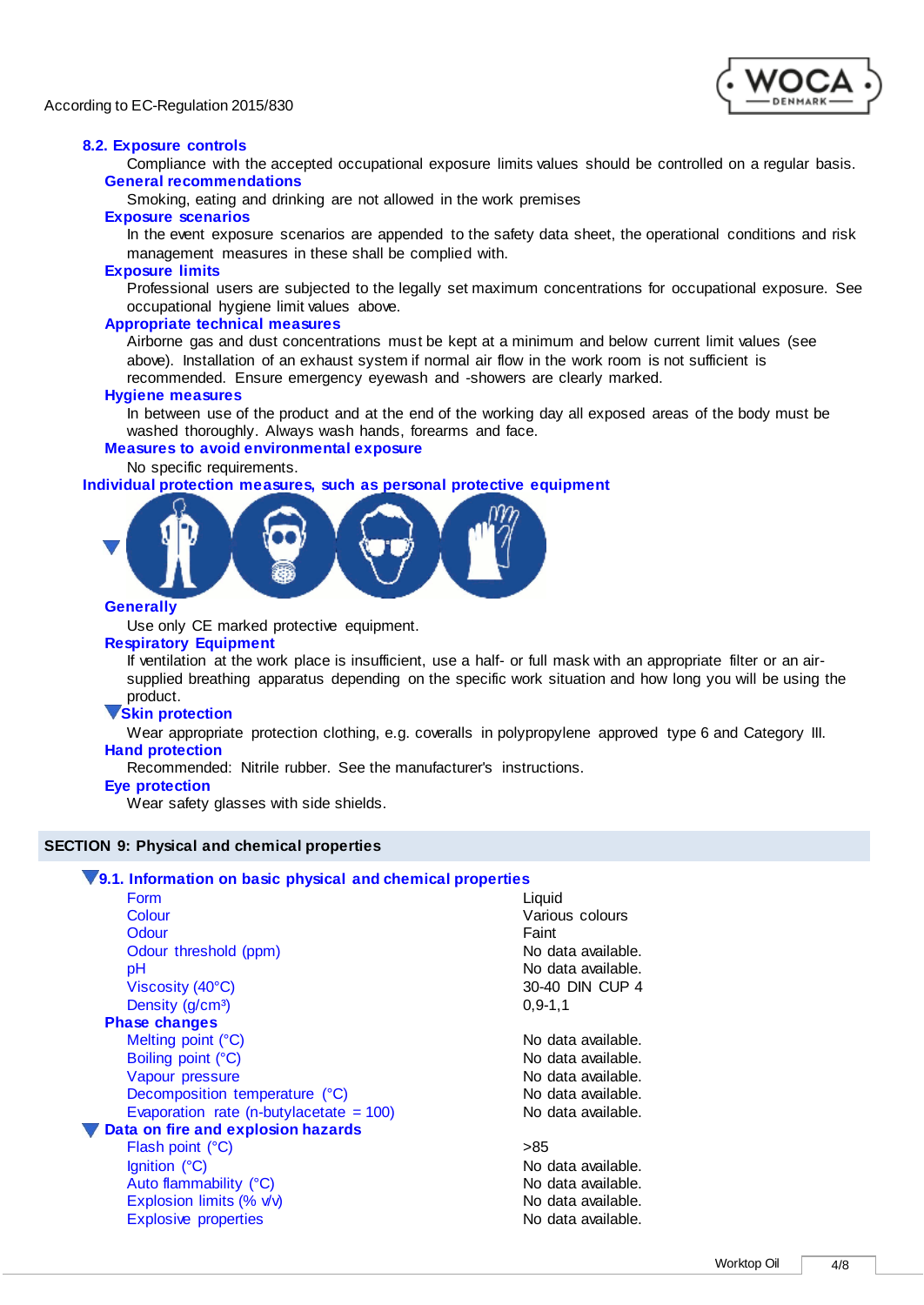**Solubility** Solubility in water<br>
n-octanol/water coefficient<br>
No data available. n-octanol/water coefficient **9.2. Other information** Solubility in fat  $(g/L)$  No data available.

# **SECTION 10: Stability and reactivity**

**10.1. Reactivity**

No data available

**10.2. Chemical stability**

- The product is stable under the conditions, noted in the section "Handling and storage". **10.3. Possibility of hazardous reactions**
- Nothing special **10.4. Conditions to avoid**
	- Do not expose to any forms of heat (e.g. solar radiation). May lead to excess pressure.
- **10.5. Incompatible materials** Strong acids, strong bases, strong oxidizing agents, and strong reducing agents. **10.6. Hazardous decomposition products**
	- The product is not degraded when used as specified in section 1.

# **SECTION 11: Toxicological information**

# **11.1. Information on toxicological effects**

# **Acute toxicity**

Substance: Naphtha (petroleum), hydrotreated heavy Species: Rat Test: LD50 Route of exposure: Oral Result: >5000mg/kg

Substance: Naphtha (petroleum), hydrotreated heavy Species: Rat Test: LD50 Route of exposure: Dermal Result: >2000mg/kg

Substance: Naphtha (petroleum), hydrotreated heavy Species: Rat Test: LC50 Route of exposure: Inhalation Result: >5000mg/m3/4h

Substance: Alkanes, C12-15-branched and linear Species: Rat Test: LD50 Route of exposure: Oral Result: > 5000 mg/kg

Substance: Alkanes, C12-15-branched and linear Species: Rabbit Test: LD50 Route of exposure: Dermal Result: > 5000 mg/kg

**Skin corrosion/irritation** No data available. **Serious eye damage/irritation** No data available. **Respiratory or skin sensitisation** No data available. **Germ cell mutagenicity** No data available. **Carcinogenicity** No data available. **Reproductive toxicity**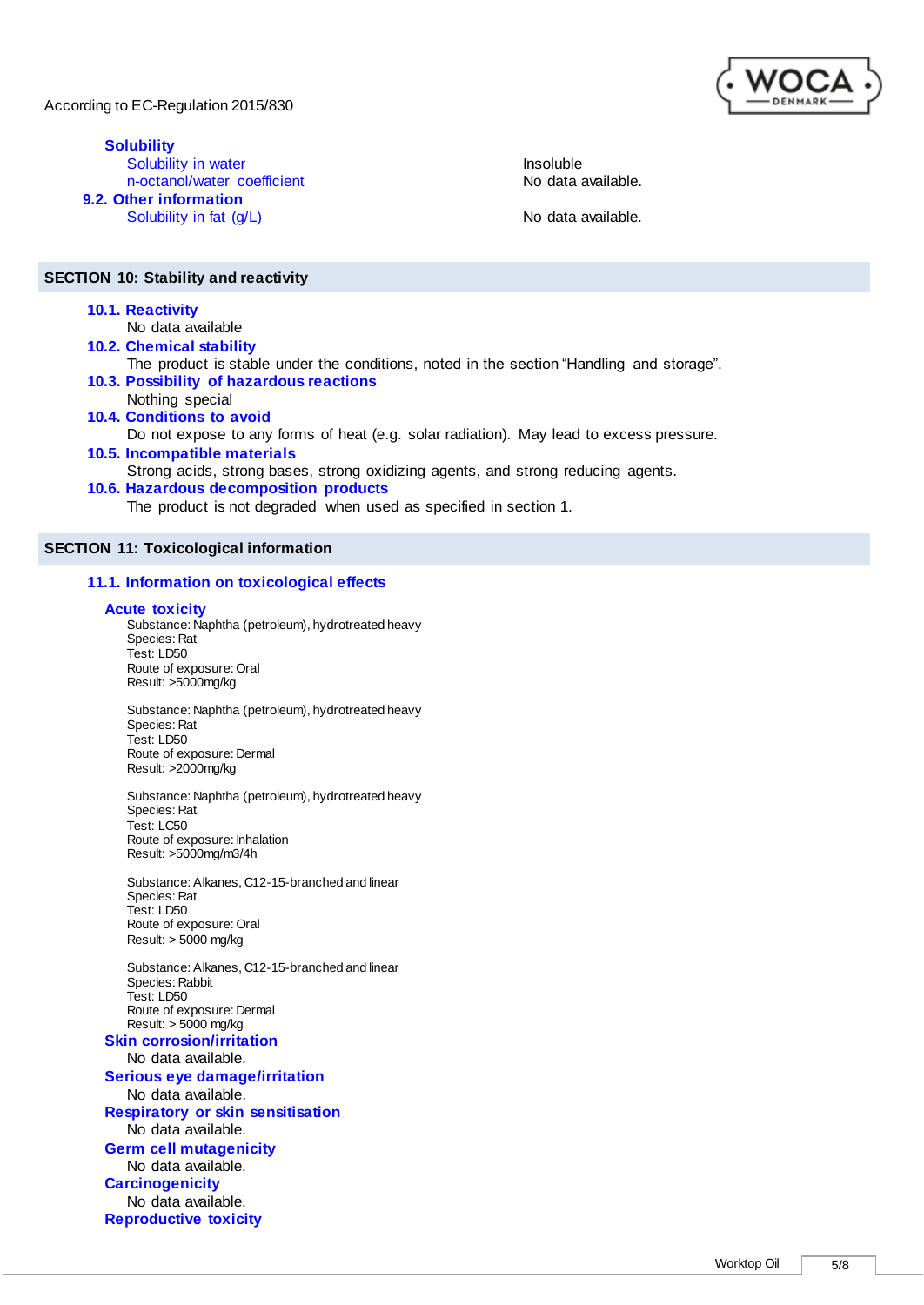### No data available. **STOT-single exposure** No data available. **STOT-repeated exposure** No data available. **Aspiration hazard** No data available.

# **Long term effects**

Neurotoxic effects: This product contains organic solvents, which may cause adverse effects to the nervous system. Symptoms of neurotoxicity include: loss of appetite, headache, dizziness, ringing in ears, tingling sensations of skin, sensitivity to the cold, cramps, difficulty in concentrating, tiredness, etc. Repeated exposure to solvents can result in the breaking down of the skin's natural fat layer and may result in an increased absorption potential of other hazardous substances at the area of exposure.

# **SECTION 12: Ecological information**

| 12.1. Toxicity<br>Substance: Naphtha (petroleum), hydrotreated heavy<br>Species: Fish<br>Test: LL50<br>Duration: 96h<br>Result: >1000mg/l |                                                                                                          |             |               |  |  |
|-------------------------------------------------------------------------------------------------------------------------------------------|----------------------------------------------------------------------------------------------------------|-------------|---------------|--|--|
| Substance: Naphtha (petroleum), hydrotreated heavy<br>Species: Daphnia<br>Test: EL50<br>Duration: 48h<br>Result: >1000mg/l                |                                                                                                          |             |               |  |  |
| Substance: Naphtha (petroleum), hydrotreated heavy<br>Species: Algae<br>Test: EL50<br>Duration: 72h<br>Result: >1000mg/l                  |                                                                                                          |             |               |  |  |
| 12.2. Persistence and degradability                                                                                                       |                                                                                                          |             |               |  |  |
| <b>Substance</b><br>No data available.                                                                                                    | Biodegradability                                                                                         | <b>Test</b> | <b>Result</b> |  |  |
| 12.3. Bioaccumulative potential                                                                                                           |                                                                                                          |             |               |  |  |
| <b>Substance</b><br>No data available.                                                                                                    | <b>Potential bioaccumulation</b>                                                                         | LogPow      | <b>BCF</b>    |  |  |
| 12.4. Mobility in soil<br>No data available                                                                                               |                                                                                                          |             |               |  |  |
| 12.5. Results of PBT and vPvB assessment<br>PBT and/or vPvB.                                                                              | This mixture/product does not contain any substances considered to meet the criteria classifying them as |             |               |  |  |
| 12.6. Other adverse effects<br>Nothing special                                                                                            |                                                                                                          |             |               |  |  |

# **SECTION 13: Disposal considerations**

# **13.1. Waste treatment methods**

Product is not covered by regulations on dangerous waste.

**Waste**

EWC code -

# **Specific labelling**

#### - **Contaminated packing**

No specific requirements.

#### **SECTION 14: Transport information**

# **14.1 – 14.4**

Not dangerous goods according to ADR, IATA and IMDG.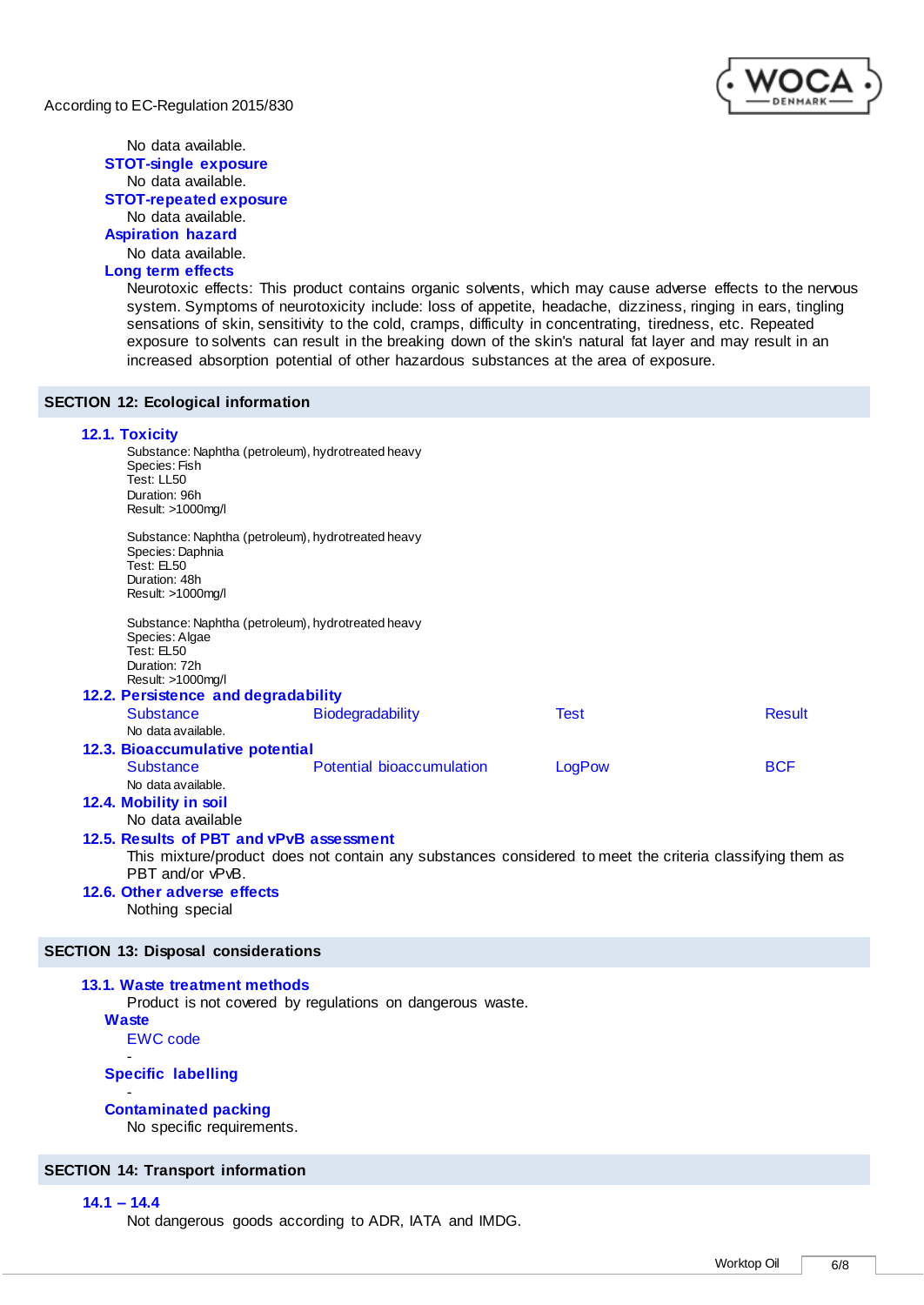

#### **ADR/RID**

| 14.1. UN number                |  |
|--------------------------------|--|
| 14.2. UN proper shipping name  |  |
| 14.3. Transport hazard         |  |
| class(es)                      |  |
| 14.4. Packing group            |  |
| <b>Notes</b>                   |  |
| <b>Tunnel restriction code</b> |  |
| <b>IMDG</b>                    |  |
| UN-no.                         |  |
| <b>Proper Shipping Name</b>    |  |
| Class                          |  |
| PG*                            |  |
| EmS                            |  |
| $MP**$                         |  |
| <b>Hazardous constituent</b>   |  |
| <b>ΙΑΤΑ/ICAO</b>               |  |
| UN-no.                         |  |
| <b>Proper Shipping Name</b>    |  |
| Class                          |  |
| PG*                            |  |

# **14.5. Environmental hazards**

# **14.6. Special precautions for user**

#### **14.7. Transport in bulk according to Annex II of Marpol and the IBC Code** No data available

(\*) Packing group (\*\*) Marine pollutant

-

-

### **SECTION 15: Regulatory information**

### **15.1. Safety, health and environmental regulations/legislation specific for the substance or mixture**

#### **Restrictions for application**

People under the age of 18 shall not be exposed to this product cf. Council Directive 94/33/EC of 22 June 1994 on the protection of young people at work.

Pregnant women and women breastfeeding must not be exposed to this product. The risk, and possible technical precautions or design of the workplace needed to eliminate exposure, must be considered. **Demands for specific education**

#### - **Additional information**

Not applicable

#### **Seveso** -

#### **Sources**

Council Directive 94/33/EC of 22 June 1994 on the protection of young people at work.

Directive 2004/42/CE of the European Parliament and of the Council of 21 April 2004 on the limitation of emissions of volatile organic compounds due to the use of organic solvents in certain paints and varnishes and vehicle refinishing products and amending Directive 1999/13/EC.

The Control of Substances Hazardous to Health Regulations 2002. SI 2002/2677. The Stationery Office, 2002.

Regulation (EC) No 1272/2008 of the European Parliament and of the Council of 16 December 2008 on classification, labelling and packaging of substances and mixtures, amending and repealing Directives 67/548/EEC and 1999/45/EC, and amending Regulation (EC) No 1907/2006 (CLP).

# EC regulation 1907/2006 (REACH).

# **15.2. Chemical safety assessment**